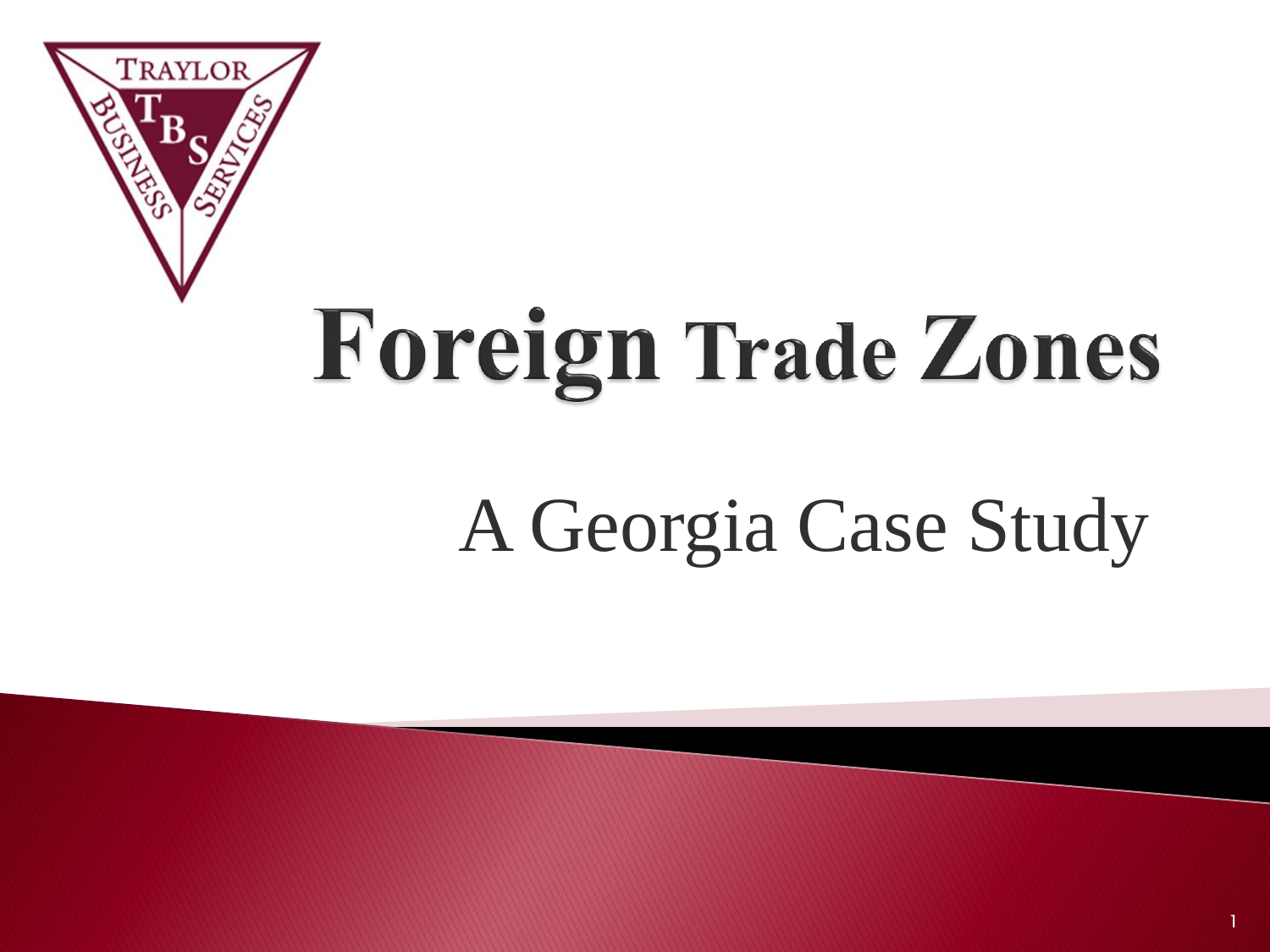# **What are Foreign Trade Zones?**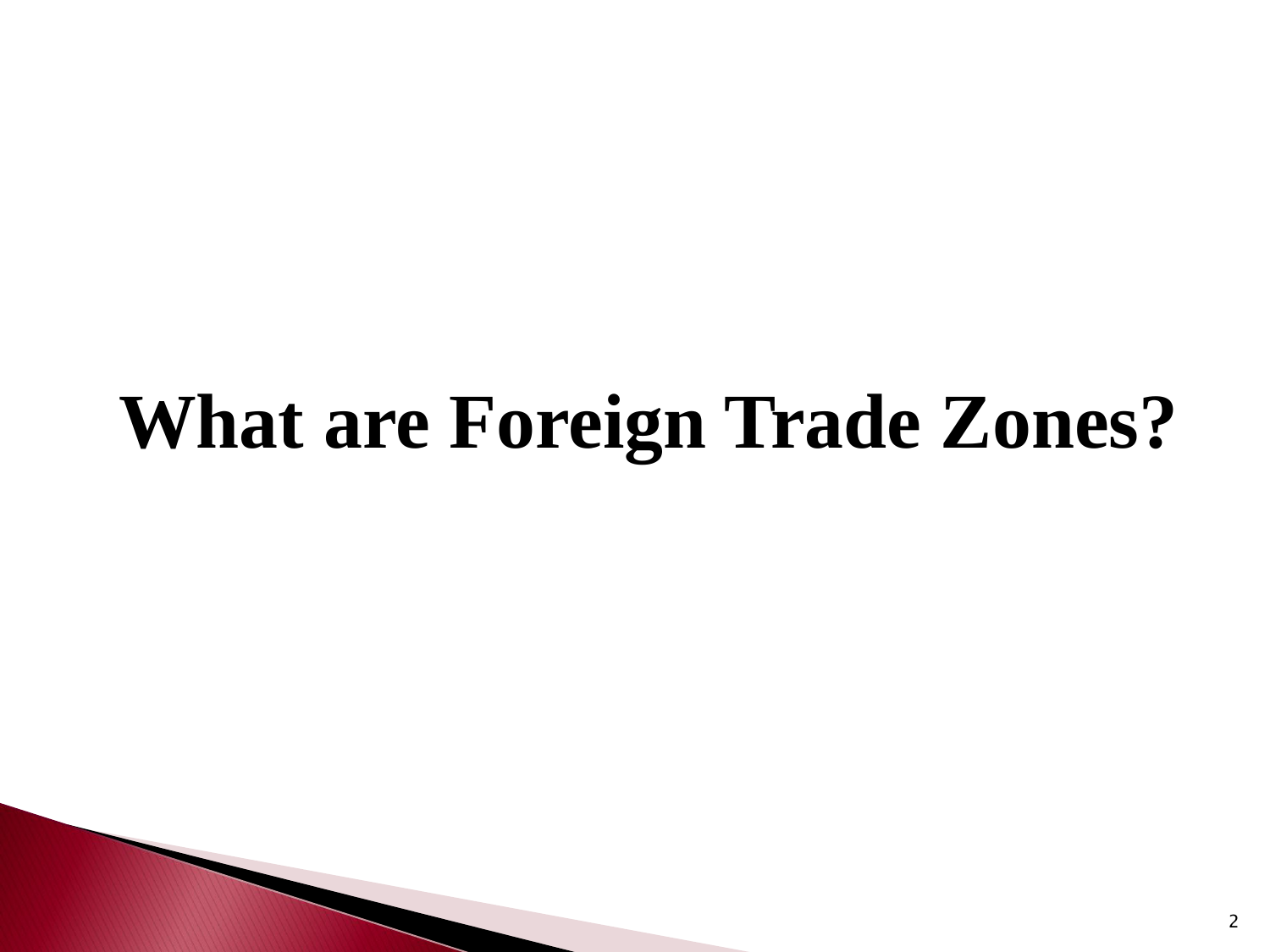## Under the *19 U.S. Code, paragraphs 81a-81u*, a foreign trade zone is…..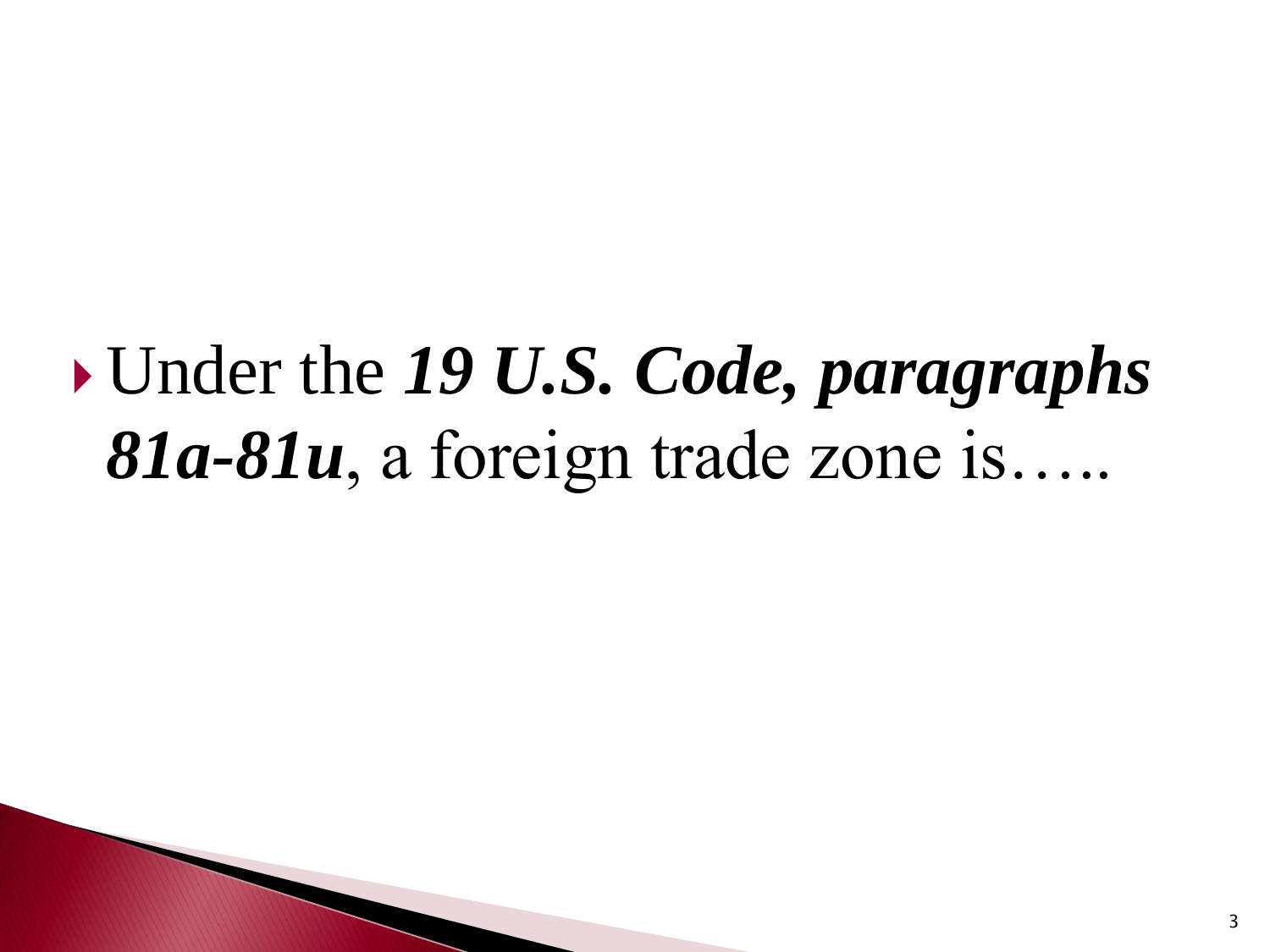……as directed by the Dept. of Homeland Security, Foreign Trade Zones *are secure areas* controlled by the U.S. Customs and Border Protection (CBP), that are generally located outside **CBP Ports of Entry**………

**The Comment of Comment Comment Comment**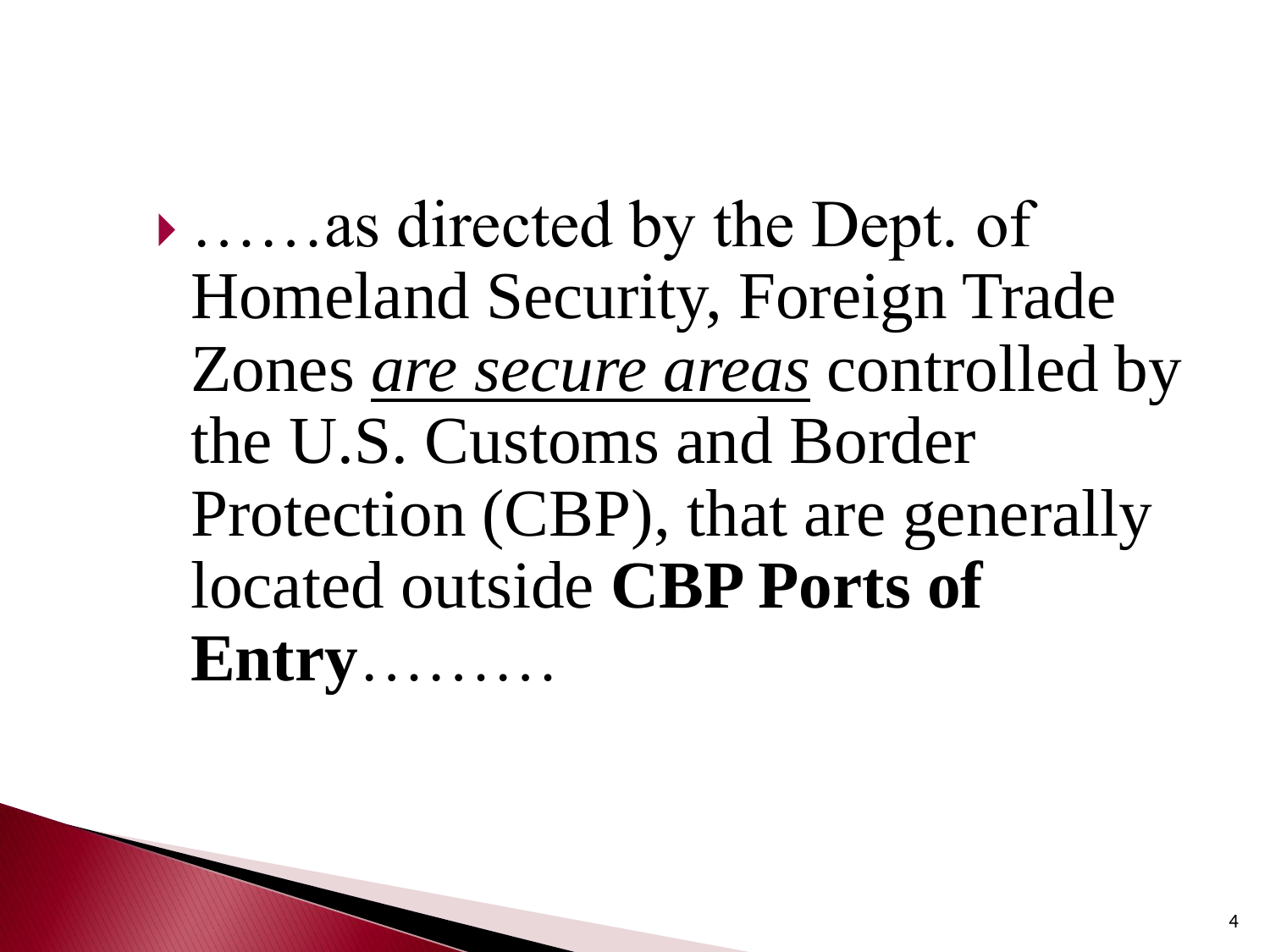…..where both *foreign and domestic merchandise* may be stored, exhibited, assembled, processed and/or manufactured, **not subject** to federal custom duties and excise taxes as well as local and state taxation.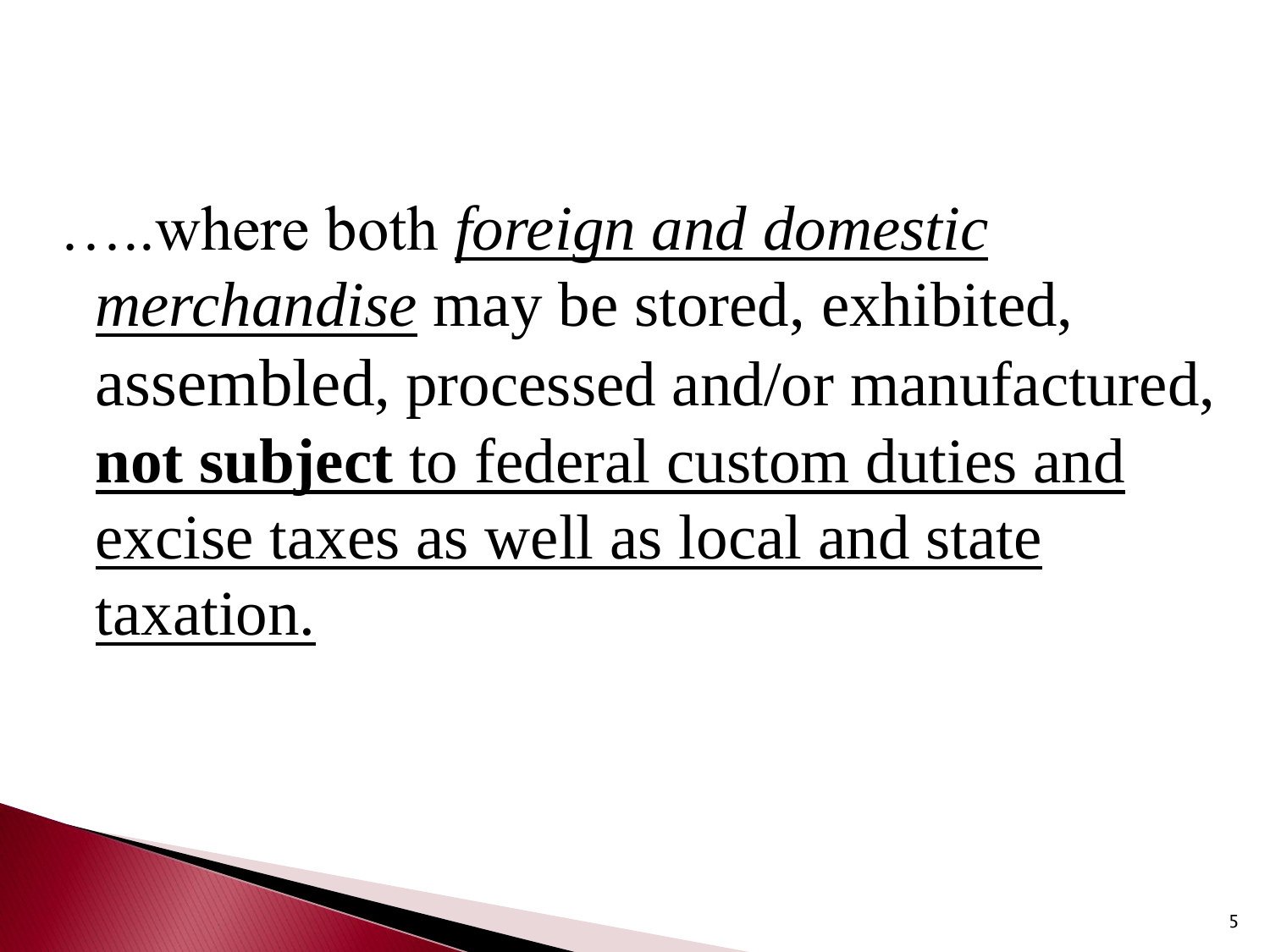These zones provide for the uninterrupted *interstate transit of goods*, by allowing for *value added activities*, again without adding duties and local taxes otherwise applicable. The direct activity of "*retail sales*" is **prohibited (sec 81.o.d)** within the FTZ's.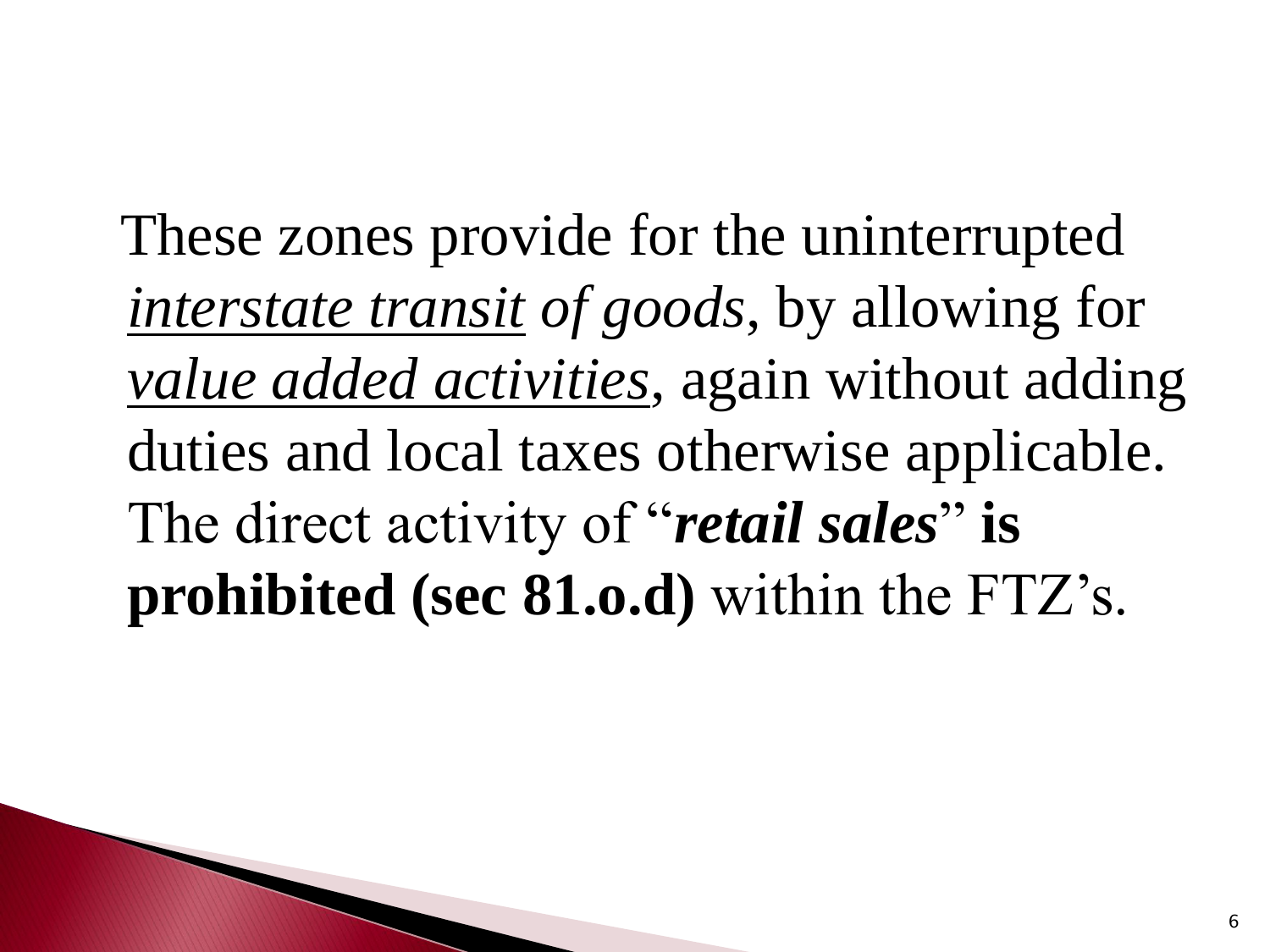In Georgia, under the *Official Code of Georgia, Section 48-5-5*, Acquisition of Situs by Foreign Merchandise in Transit… "Foreign merchandise in transit shall acquire no situs so as to become subject to ad valorem taxation by political subdivisions **of this state** in which the port of entry or export of such merchandise is located."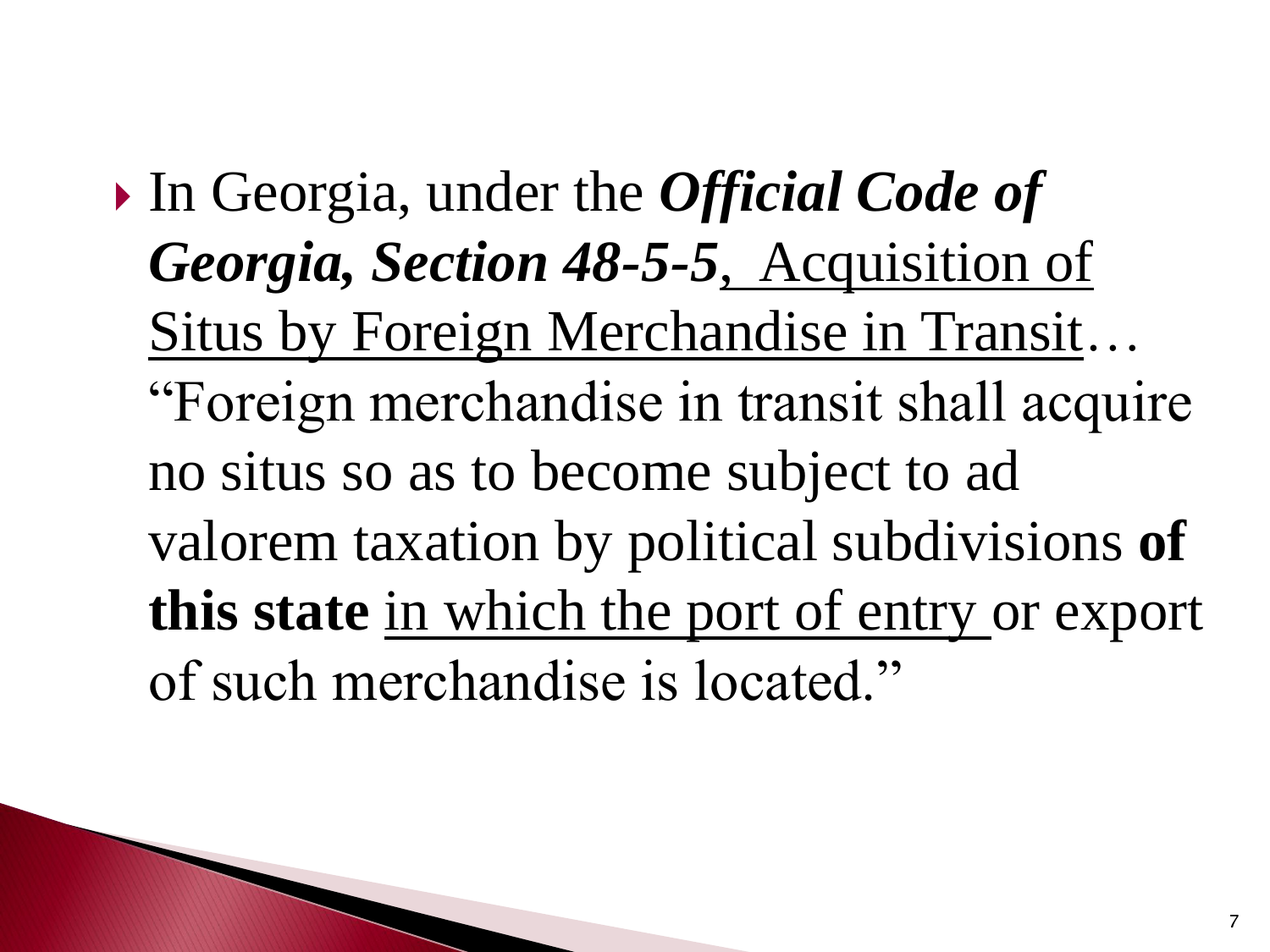#### **In Georgia there** *are 3 primary* **FTZ's….**

#### **FTZ # 26 – The Port of Atlanta (H-J AP)**

#### **FTZ # 104 – The Port of Savannah**

## **FTZ # 144 – The Port of Brunswick**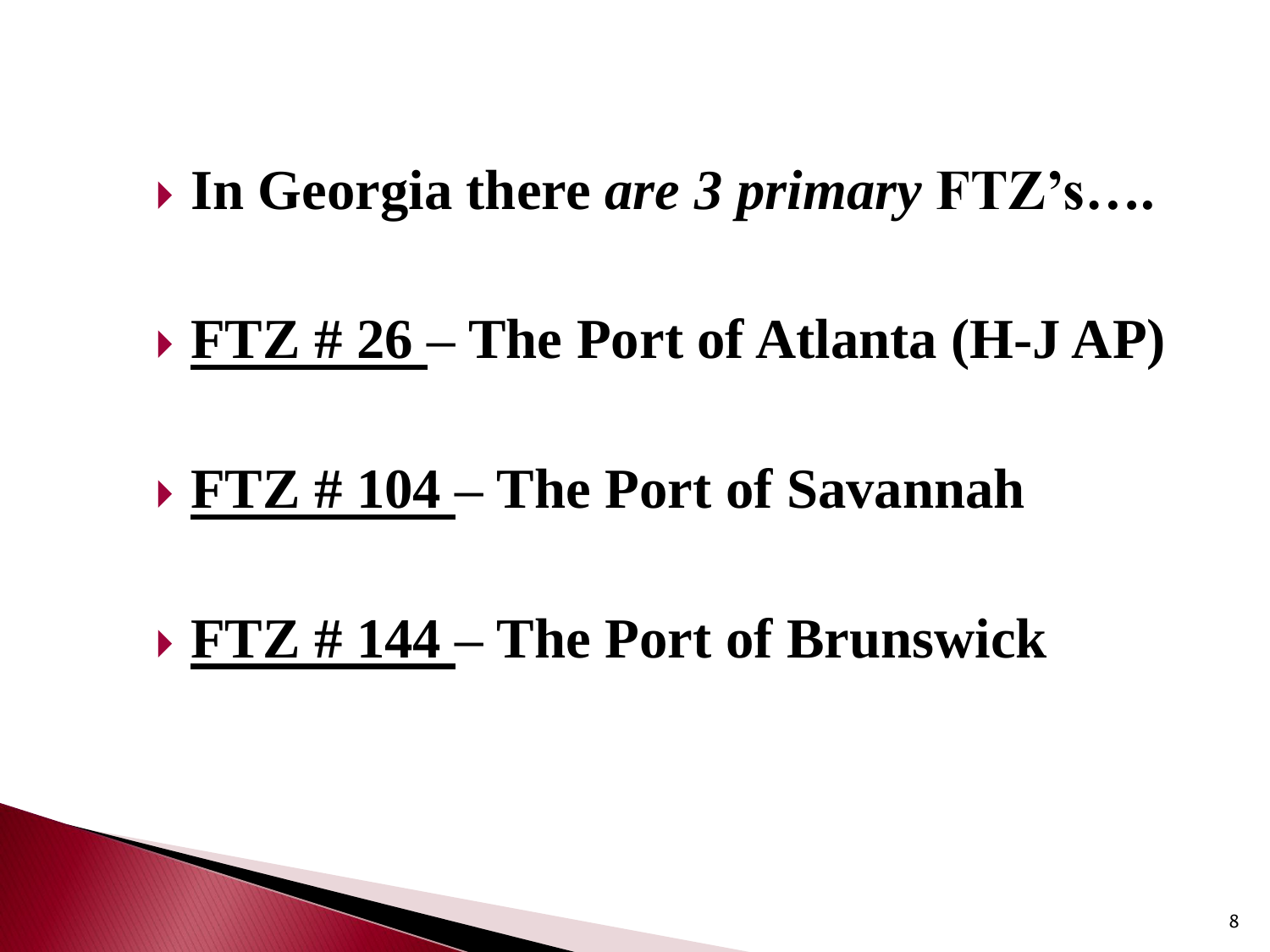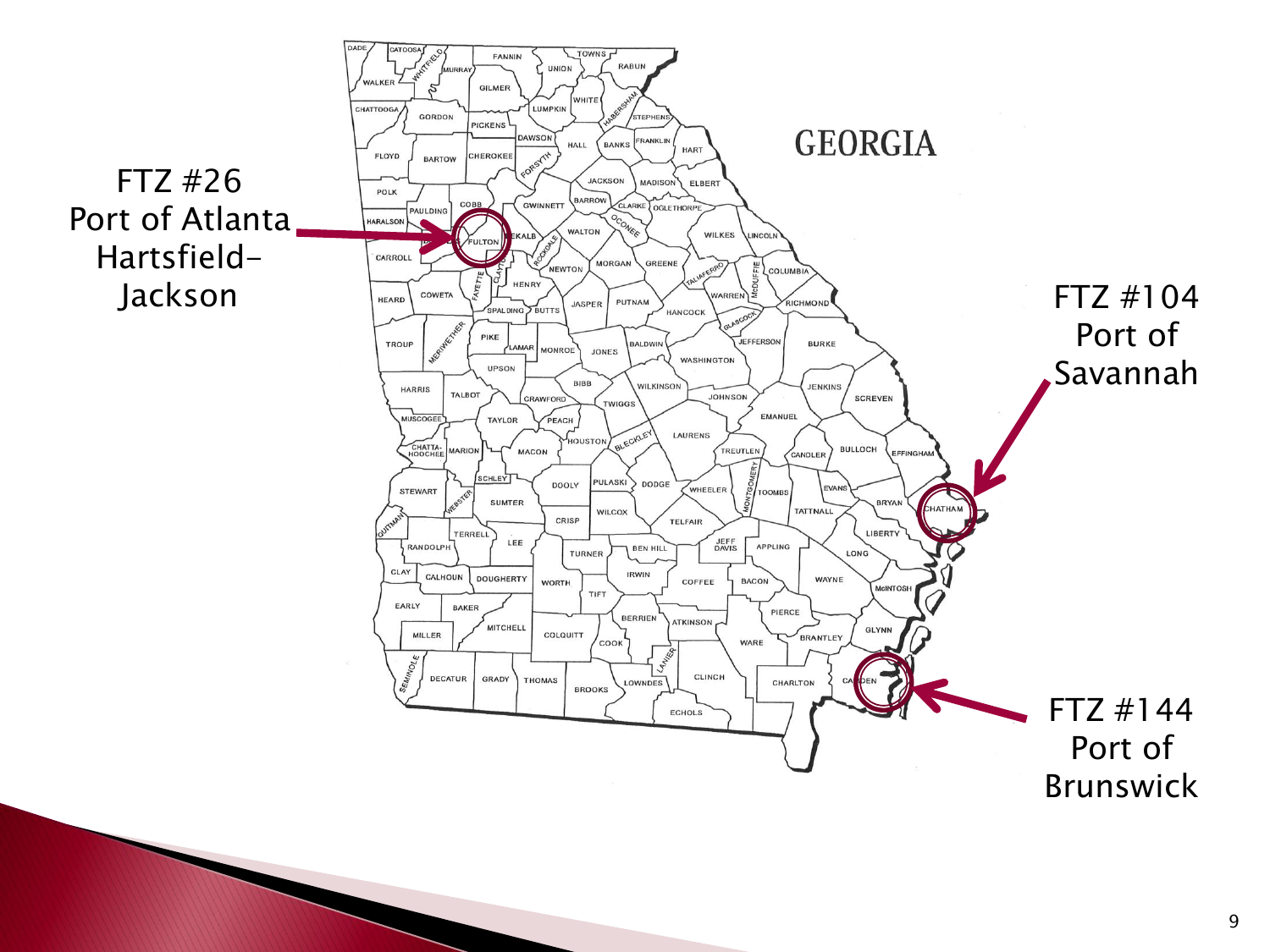#### **A Georgia Case Study………**

- 1. National Retailer of Women's Clothing & Accessories.
- 2. Imports all Merchandise from Asia & China
- 3. **In FTZ**  *Warehouse 1*: Distribution to Stores
- 4. *Warehouse 2*: Ships to Internet Customers
- 5. Have a Retail Call Center & Model Retail Store
- 6. Administrative Offices

The Company of the Company of

◦ 7. *112 Acres* identified in FTZ as defined by CBP.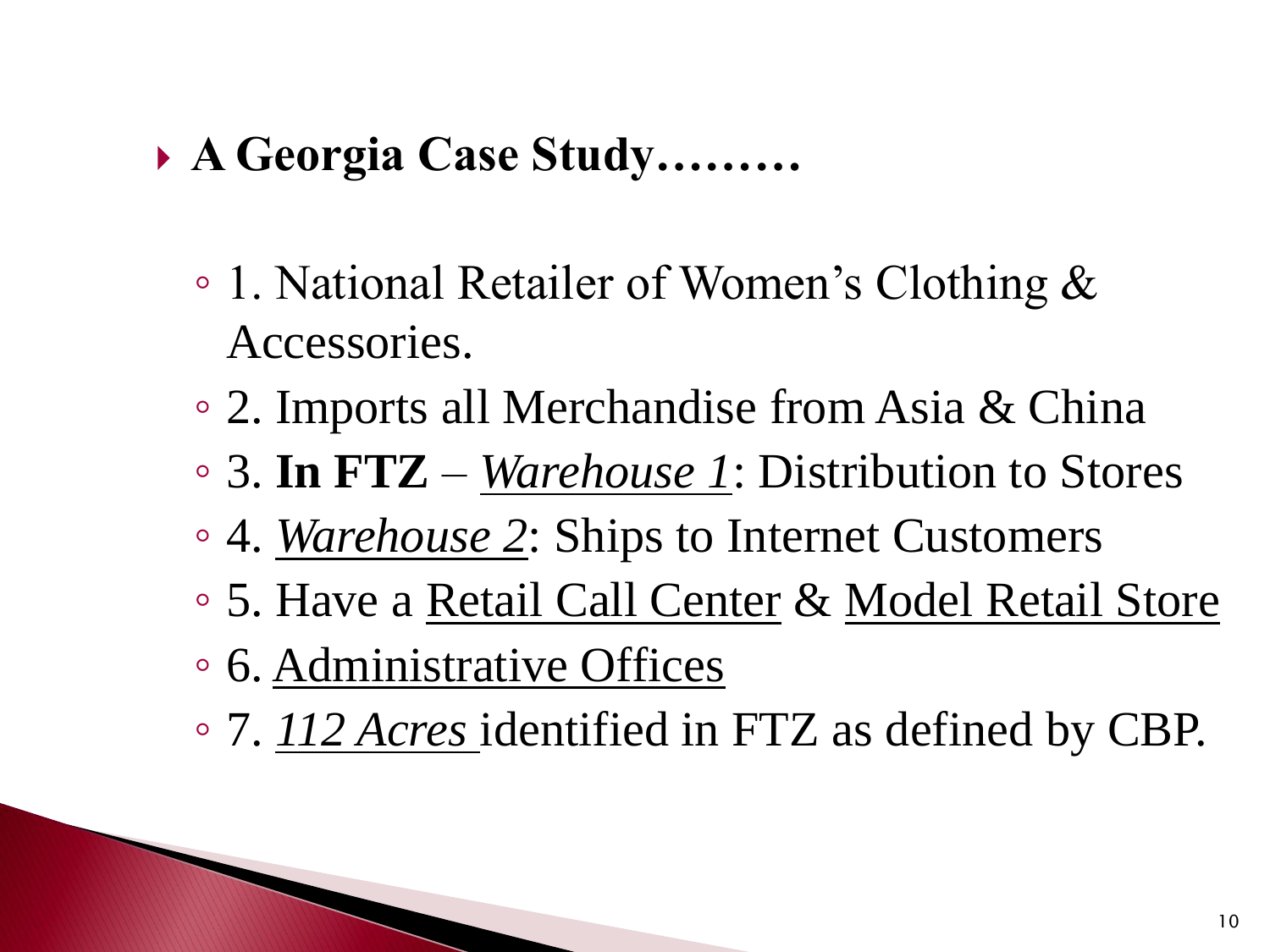

#### **ORIGINAL FOREIGN TRADE ZONE**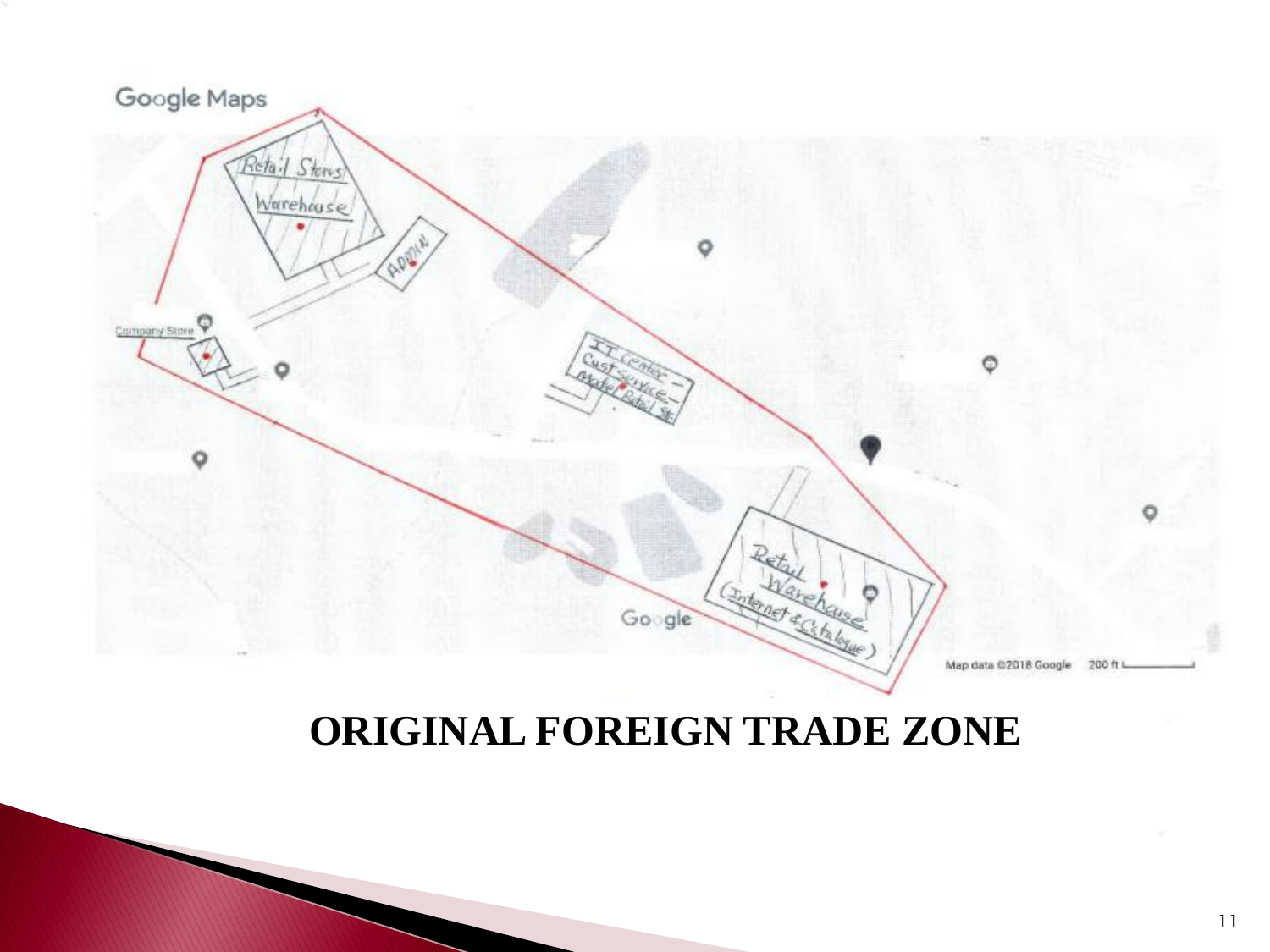## *The Personal Property Issue...*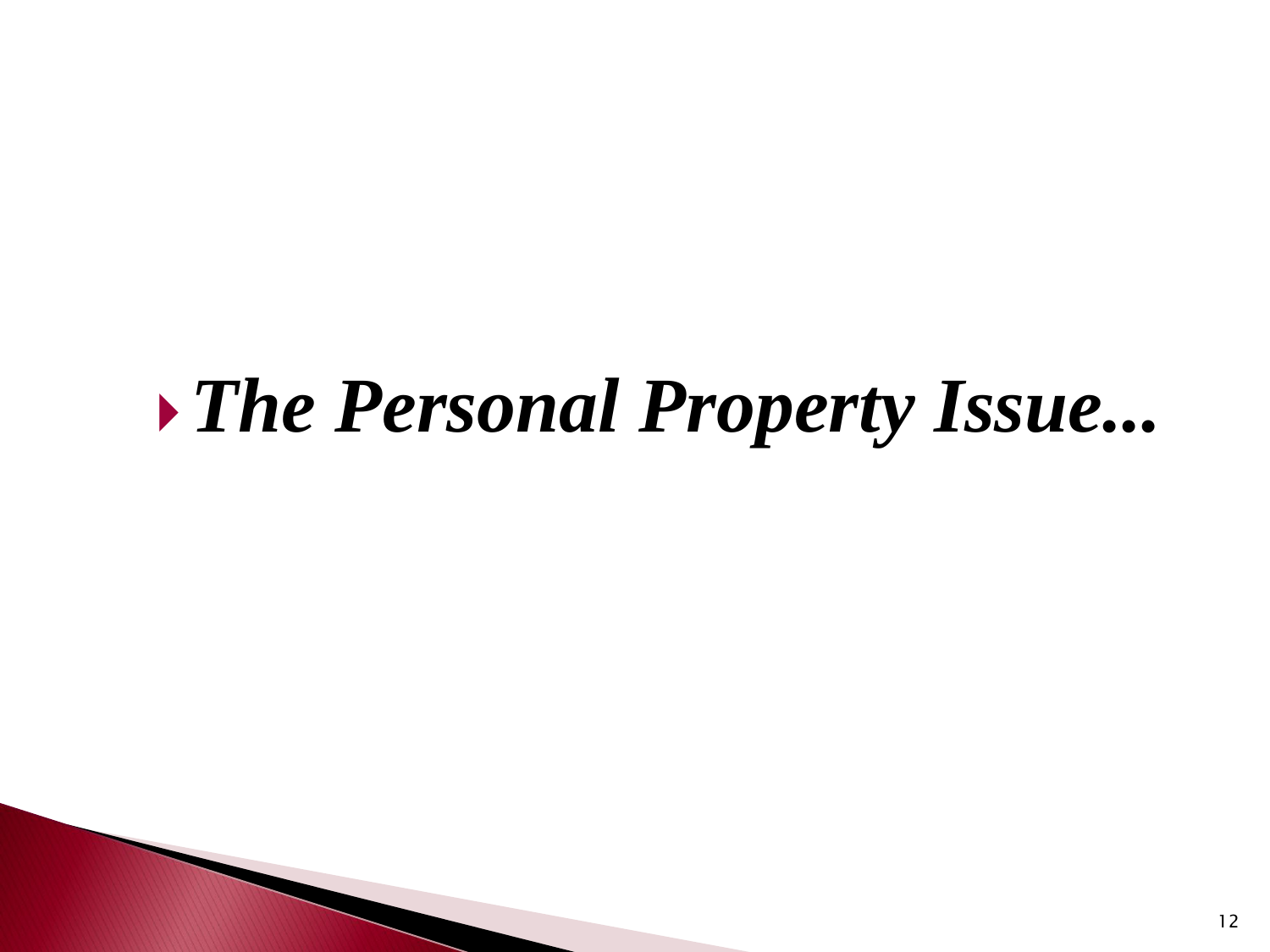- It openly appears, that *"Retail Sales"* are being conducted within the boundaries of the FTZ….which are *strictly prohibited* by the CBP and the Georgia FTZ Association….
- *Are these inventories supporting direct retail sales now assessable by the County BOA………?*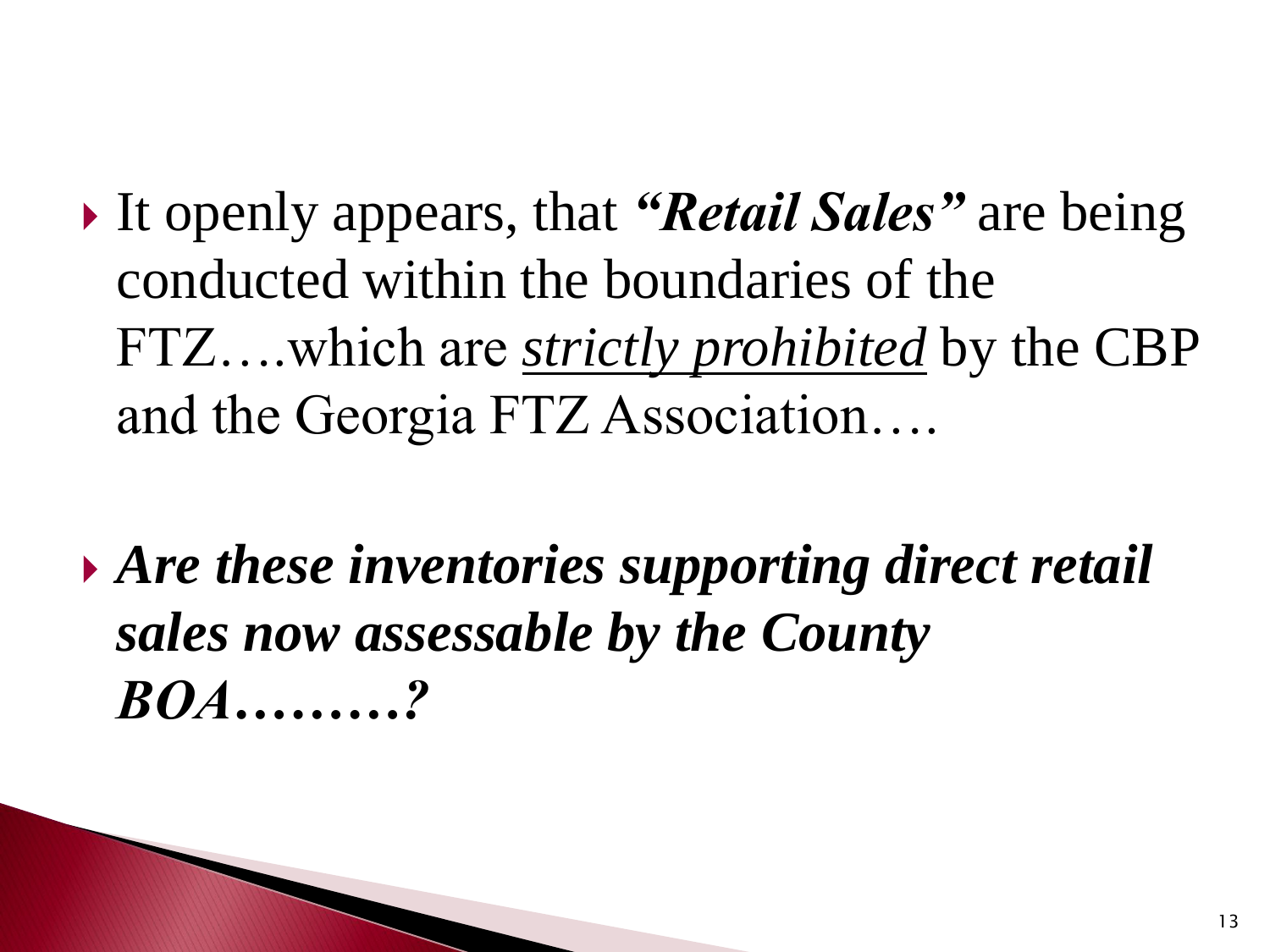While there is little to no Georgia Case Law to support the assessment or exemption of FTZ inventories at retail, here are 4 Case Law decisions or FTZ Rulings that help determine taxability……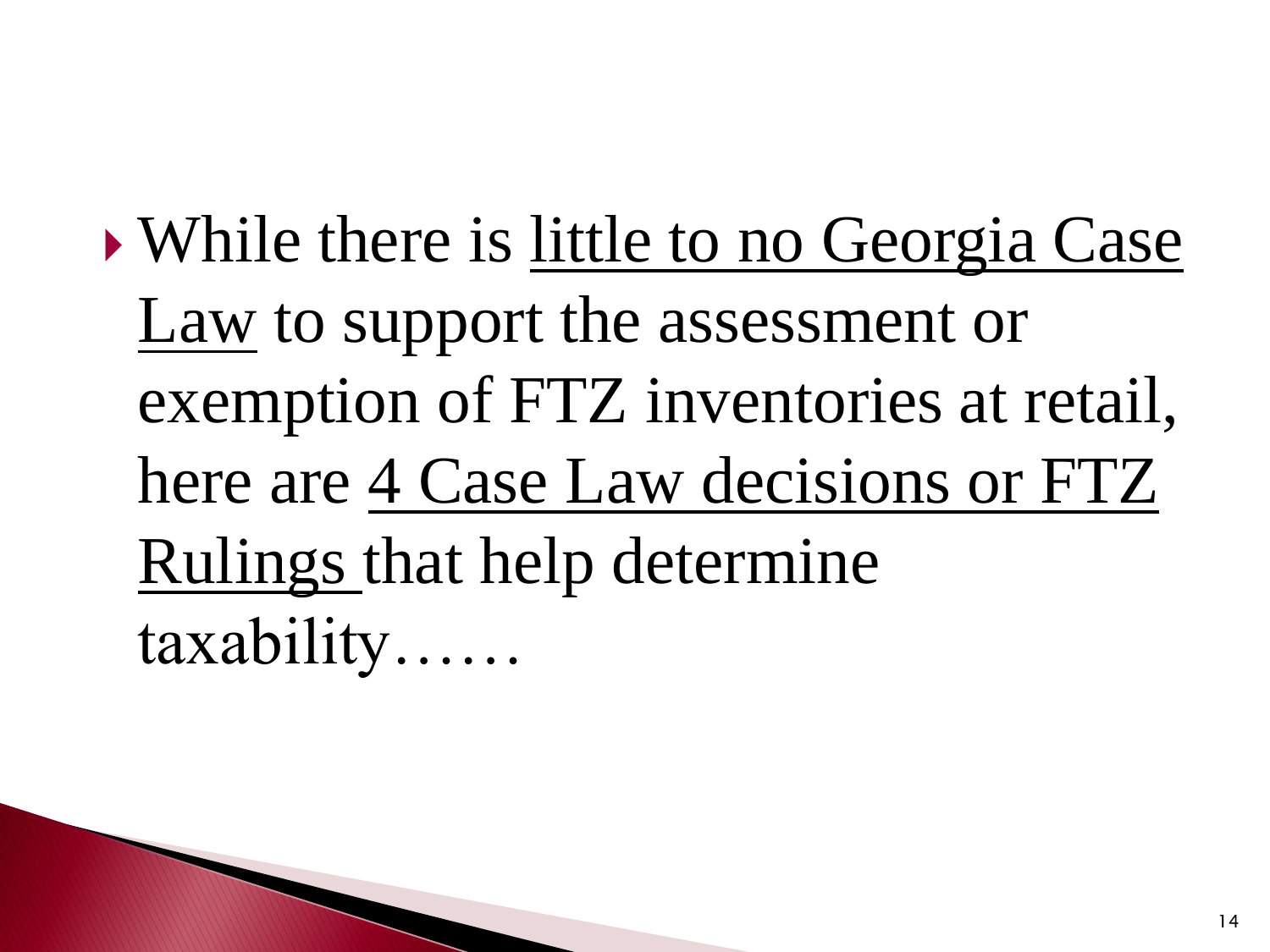**1**. U.S. Supreme Court: **Minnesota v. Blasius 290 U.S. 1 (1933):** *Issue*: Are consigned cattle moved from one state to another taxable as transported…? Response stated "*continuity*  of transit<sup>"</sup> is crucial question. If interstate transit is "interrupted" and the "continuity of transit" is broken, then local assessment may attach. *Establishes uninterrupted continuous interstate transit requirement.*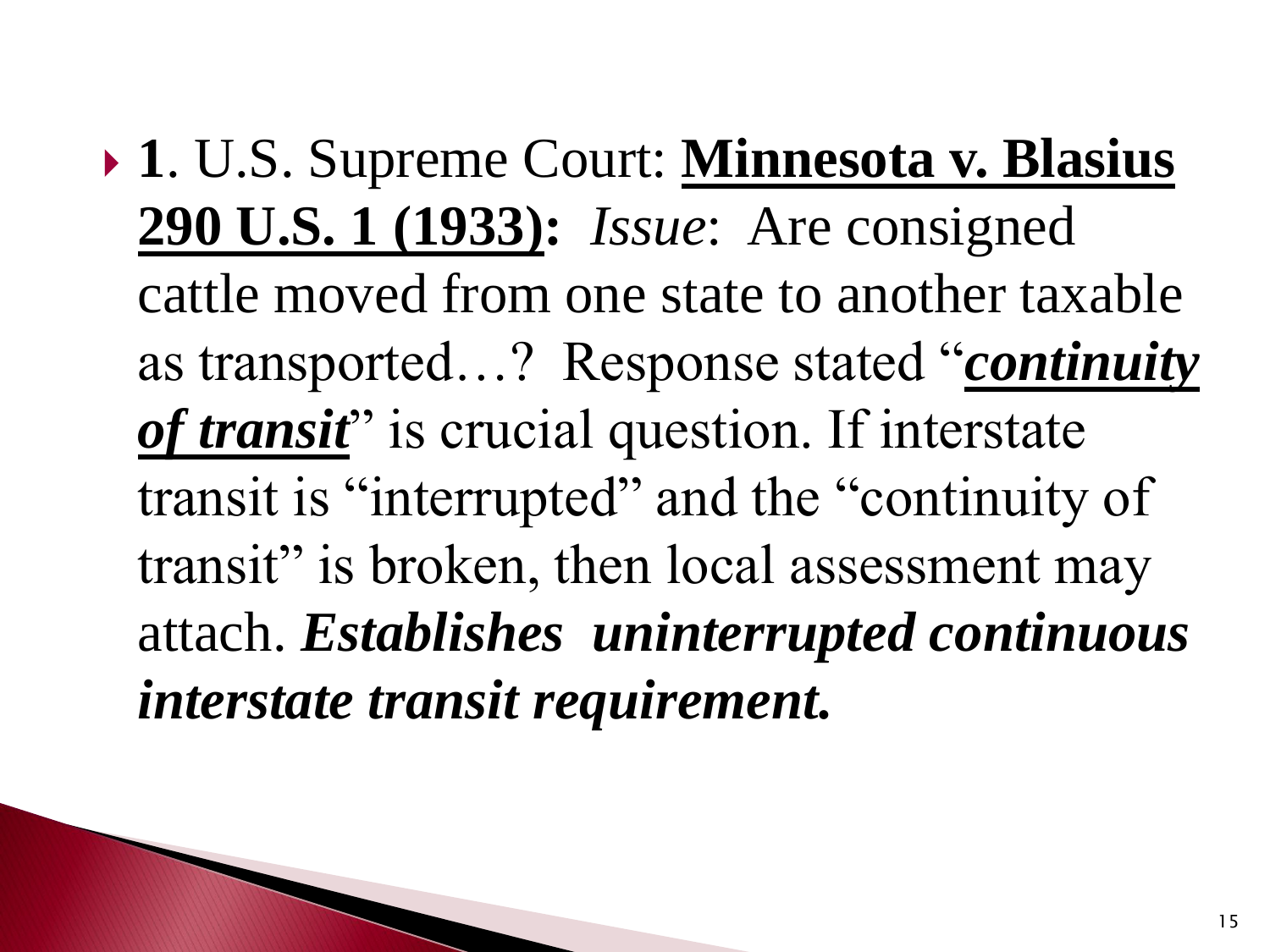**2**. **Los Angeles Tile Co. v. Chatham County Board of Tax Assessors** – Georgia Court of Appeals, June 28, 1993. *Issue*: When property "*comes to rest*" within a state and held there at the **owner's pleasure**, so he can dispose of it as his interest dictates, it is deemed to be part of general property subject to local taxation. (An interruption of continuous interstate transit.)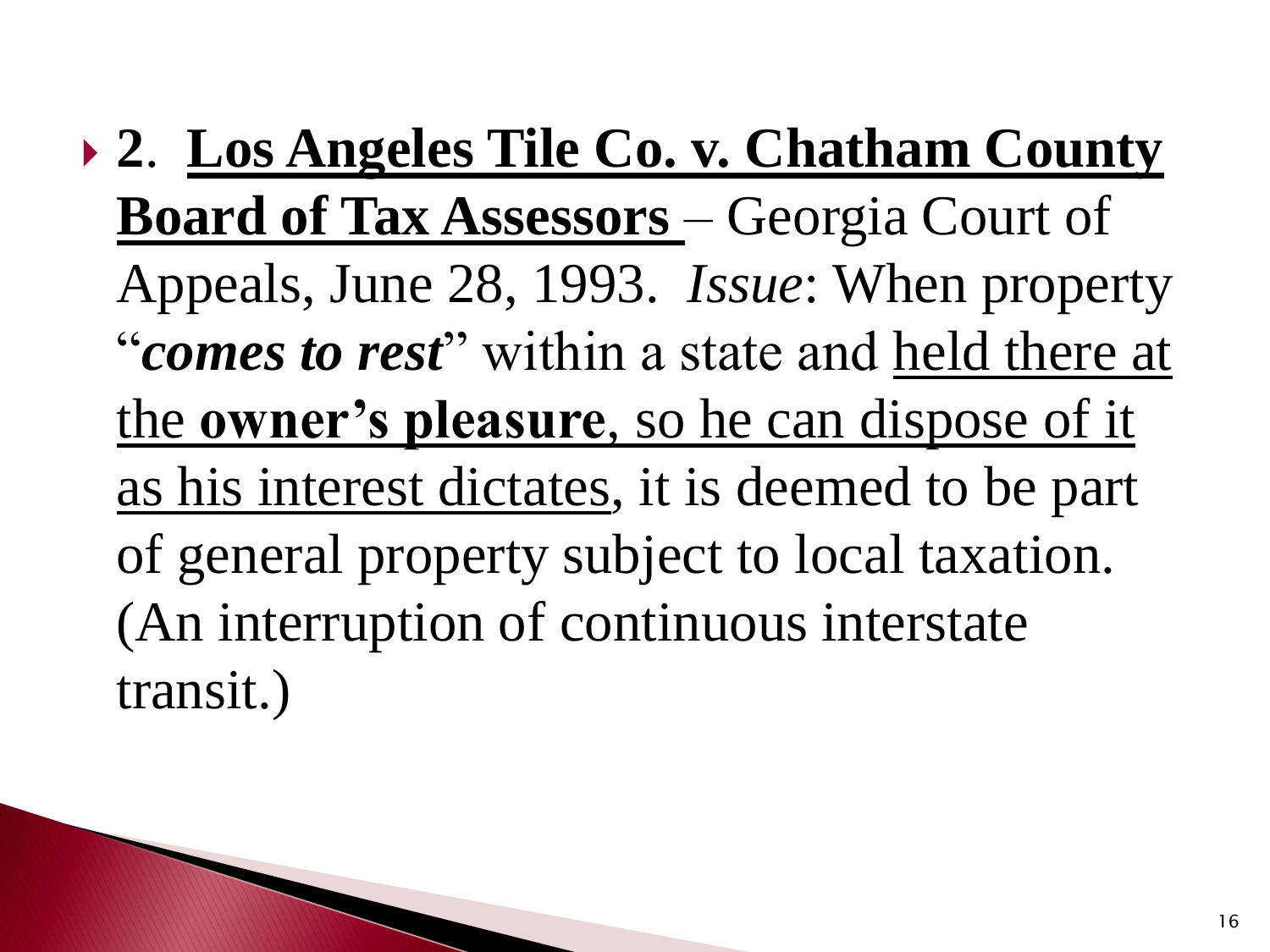## **3. Headquarters Ruling 217330 – 10/5/84:**

• This "ruling" concerning imported autos, stored and delivered from an FTZ storage lot directly to the retail customers. **Decision**: Local taxability did not attach because "*transfer of title*" and delivery by contract, occurred outside of the FTZ boundaries.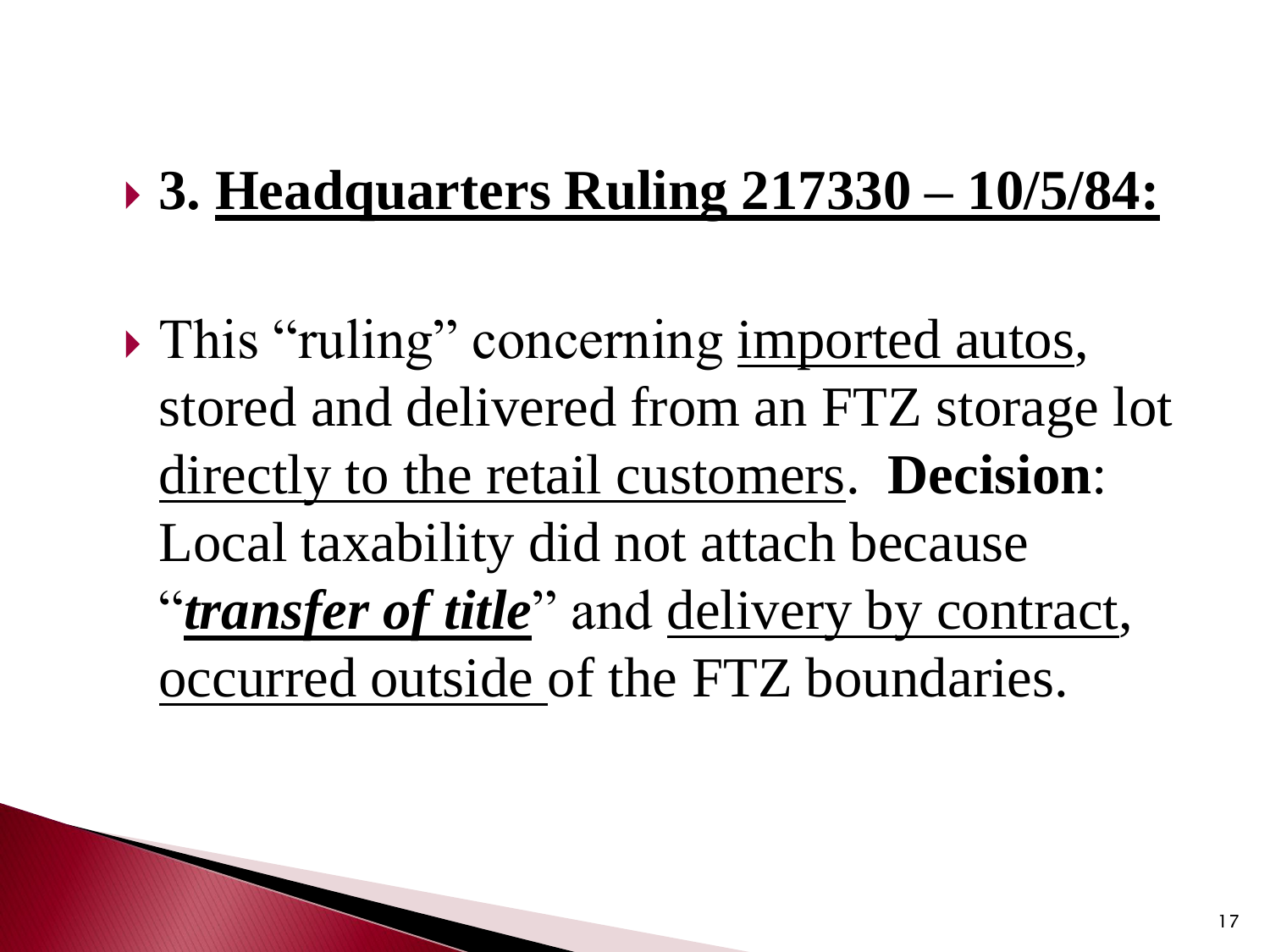## **U.S. International Trade Commission Ruling**

 **4. Coach**, (handbag mfgr & retailer) shipped from Jacksonville, Fla. handbags to stores & directly to customers, a retail sale to the end user. *Issue*: Is inventory taxable? **Ruling**: No, Coach neither had a retail store nor salesmen in the FTZ…merely shipped from FTZ. **Sale & title transfer were made O/S of FTZ.** Inventories are exempt*…*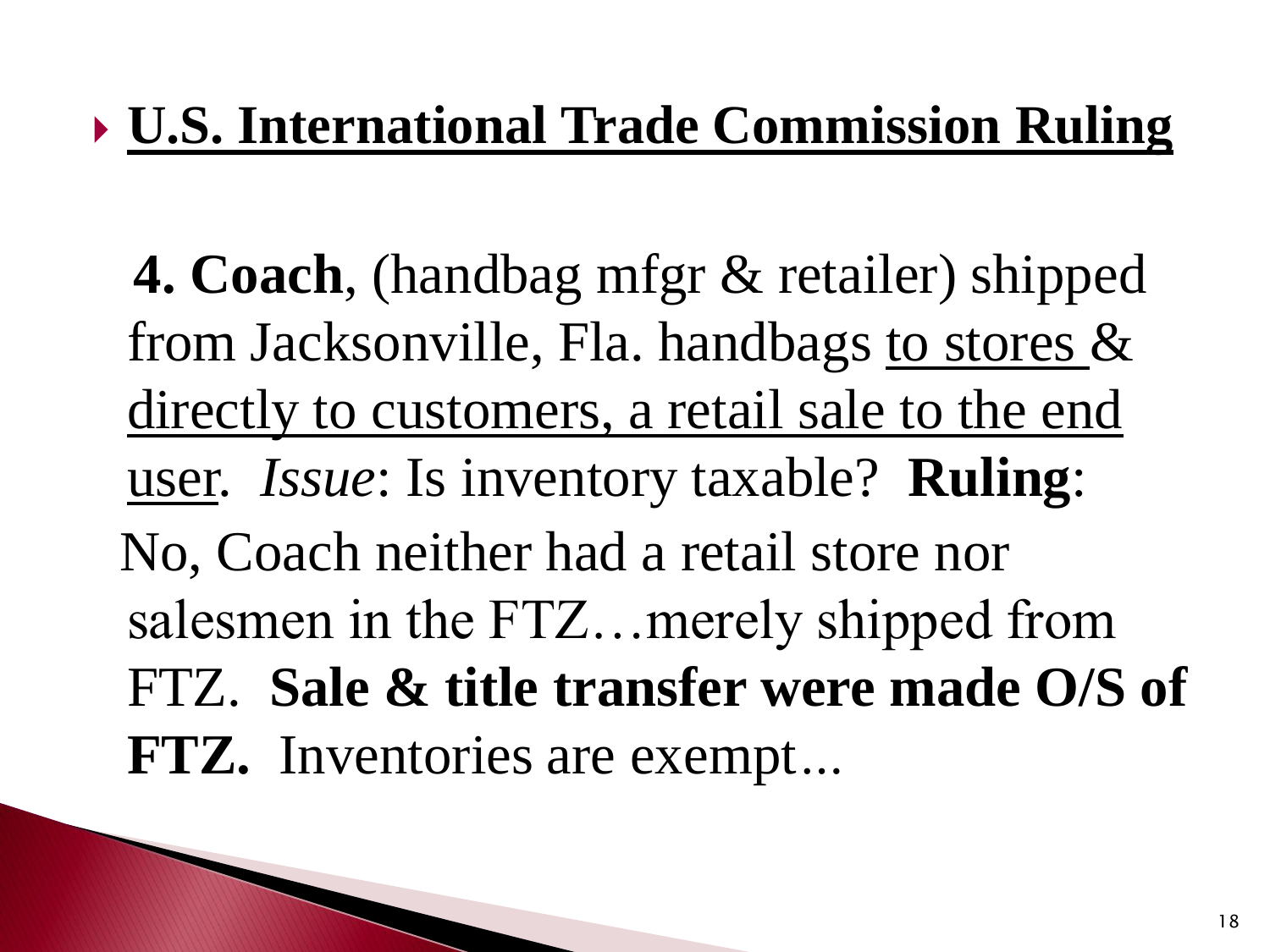▶ So, in this GA case study, were "retail sales" affirmed and did taxability attach?

**Answer:** No. One year after the original 112 acre FTZ was drawn up and approved, *a modification was submitted and approved by CBP limiting the* FTZ boundaries to just 2 buildings...Warehouse 1 and 2. The call center and model store were now outside of the FTZ where sales and title transfer took place.

PARTIES AND RESEARCH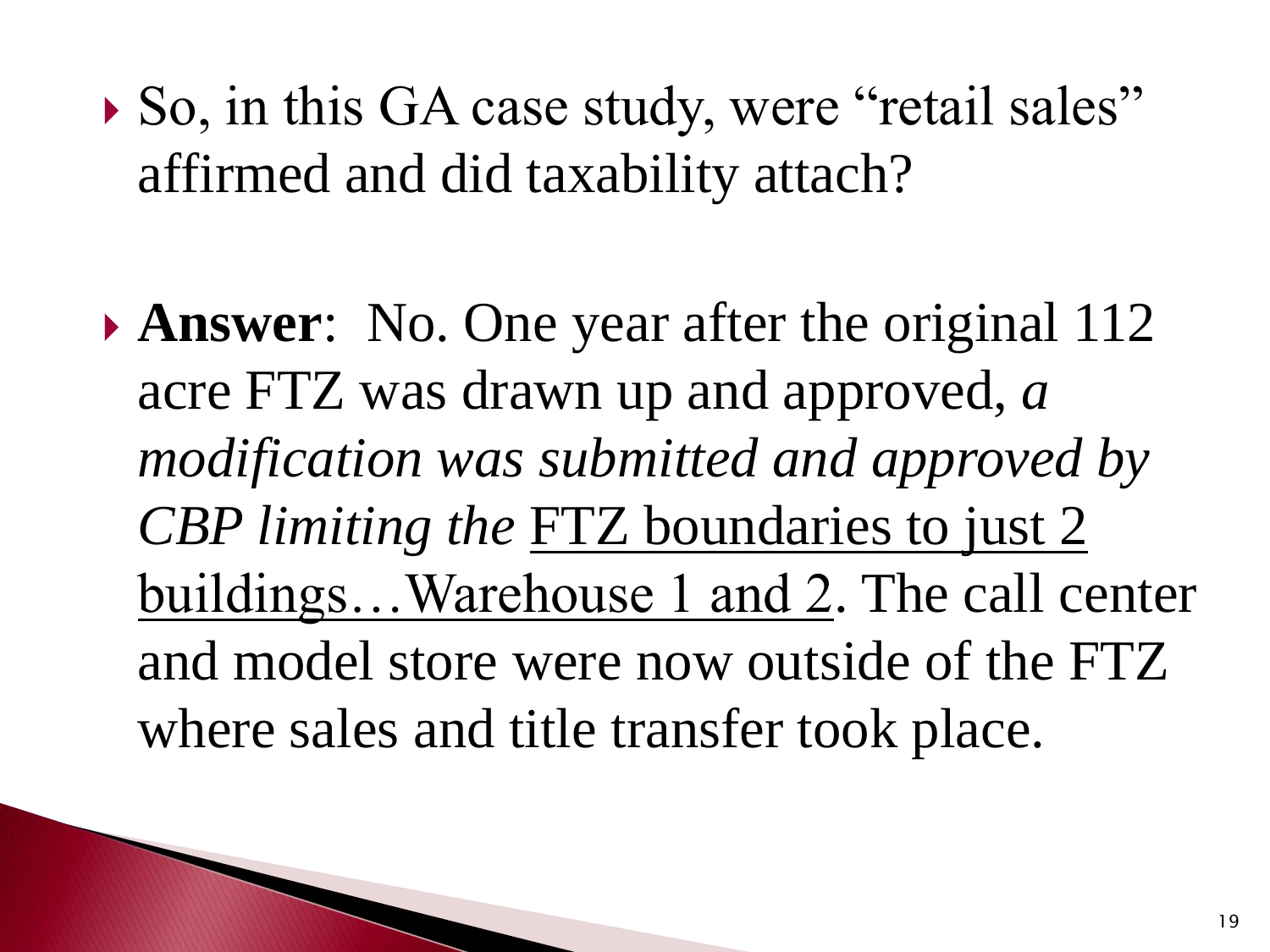*To Summarize…..*

The Contract of the Contract of

- 1. Know the *exact boundaries of the FTZ* as approved by the CBP.
- 2. Question if the "*continuity of interstate transit" has been interrupted*, for the benefit of the owner? (*Has 48-5-5 been violated?)*
- ▶ 3. Determine if retail sales are made within the FTZ *evidenced by* transfer of title and end user delivery.
- **In general, FTZ's mean exempt inventories.**